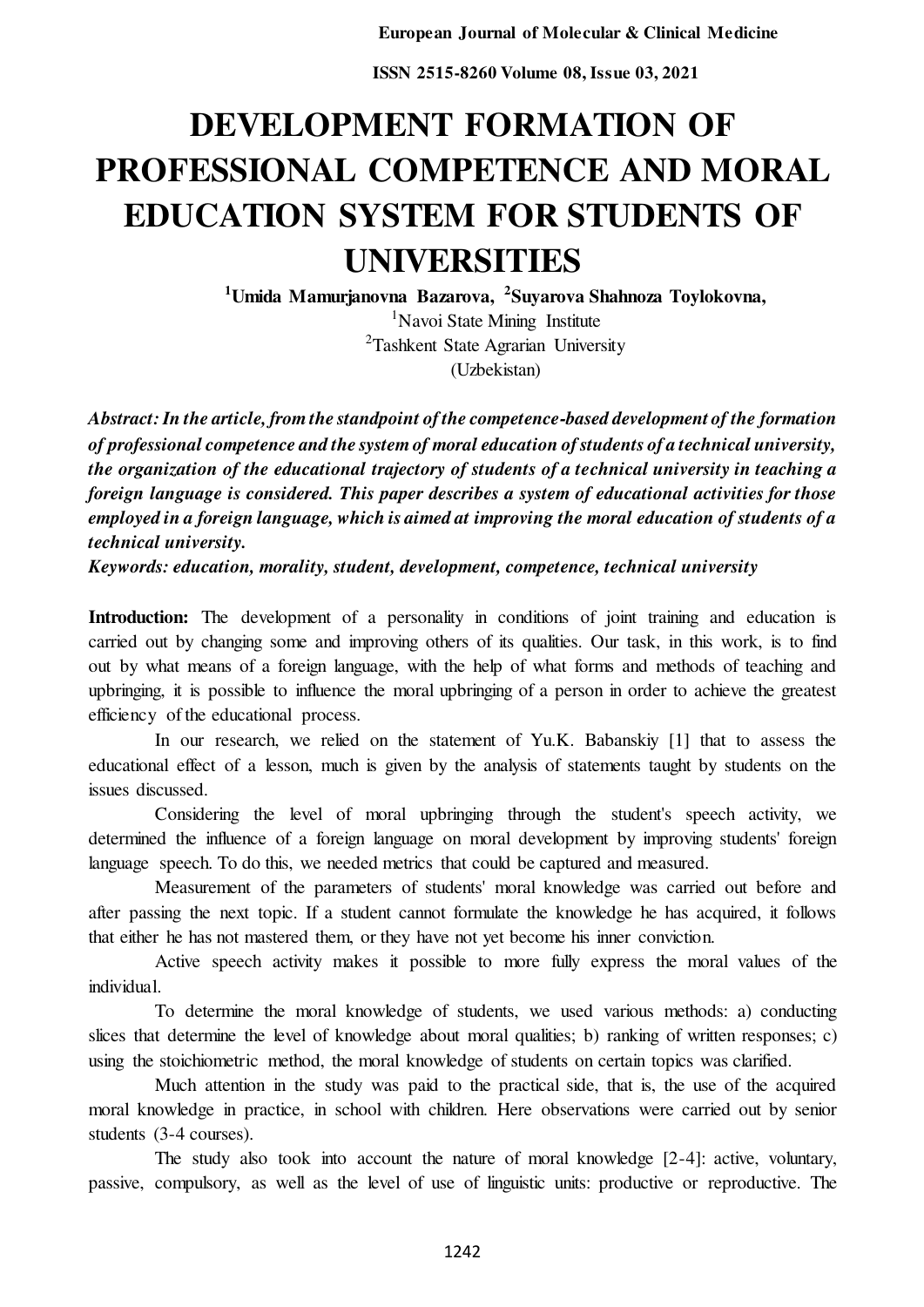#### **ISSN 2515-8260 Volume 08, Issue 03, 2021**

study of the level of moral upbringing was carried out by the methods of questioning, conversation, interviewing, oral and written polls, observation, and introspection.

The third and fourth year students studying a foreign language as a future specialty were subjected to the diagnostic research. The following indicators determined the initial level of students' moral upbringing: I - students' knowledge of basic moral concepts; II - the use of knowledge in independent speech activity in English.

In the course of the ascertaining experiment, most of the students found it difficult to answer questions aimed at assessing the moral deed of a person; although they were given, time to think it over. They suffered from one orientation and knowledge in the field of culture of the country of the studied language. Thus, the received students' is answers were poor in content, did not meet the requirements of the university program.

Simultaneously with determining the level of moral upbringing in the course of the ascertaining experiment, the task was to determine effective methodological methods and means used by advanced pedagogical practice for the moral education of young people in the process of teaching a foreign language, the difficulties that teachers face in educating student youth by means of a foreign language.

Interviews of teachers were conducted during the academic year both before the start of a new topic, and immediately after its completion. The data were compared and analysed. Surveys of teachers were also carried out during lectures, seminars and practical classes at advanced training courses at the Navoi State Mining Institute and Tashkent State Agrarian University for the 2019- 2020 academic year.

Conducting questionnaires among teachers and conversations with them made it possible to establish that moral education of student youth is not always carried out directly during the educational process.

In the course of the ascertaining experiment, the task was also set to determine effective methodological methods and means used by advanced pedagogical practice for the purpose of moral education of youth in the process of teaching a foreign language, the difficulties that teachers face in educating student youth by means of a foreign language.

Interviews of teachers were conducted during the academic year both before the start of a new topic, and immediately after its completion. The data were compared and analysed. Surveys of teachers were also carried out during lectures, seminars and practical classes at advanced training courses at the Navoi State Mining institute and Tashkent State Agrarian University for the 2019- 2020 academic year. The main difficulties were explained by the lack of awareness of teachers about the techniques and means of moral education in the learning process, the inability to identify the formulation of educational tasks of the lesson. As a result, 28% of students showed an extremely low level of moral knowledge.

The data of the ascertaining experiment allowed us to formulate the following pedagogical provisions, which formed the basis of the formative experiment. Teaching a foreign language and moral education by means of a foreign language should be considered as a single process both in planning and in the process of organizing all educational activities of students under the guidance of an experienced teacher of a foreign language. Moral education of students by means of a foreign language must be carried out through the purposeful organization of differentiated education with a rational combination of group and individual work.

Based on these provisions, the goal of the formative experiment was: a) the implementation of an integrated approach to the moral education of students through the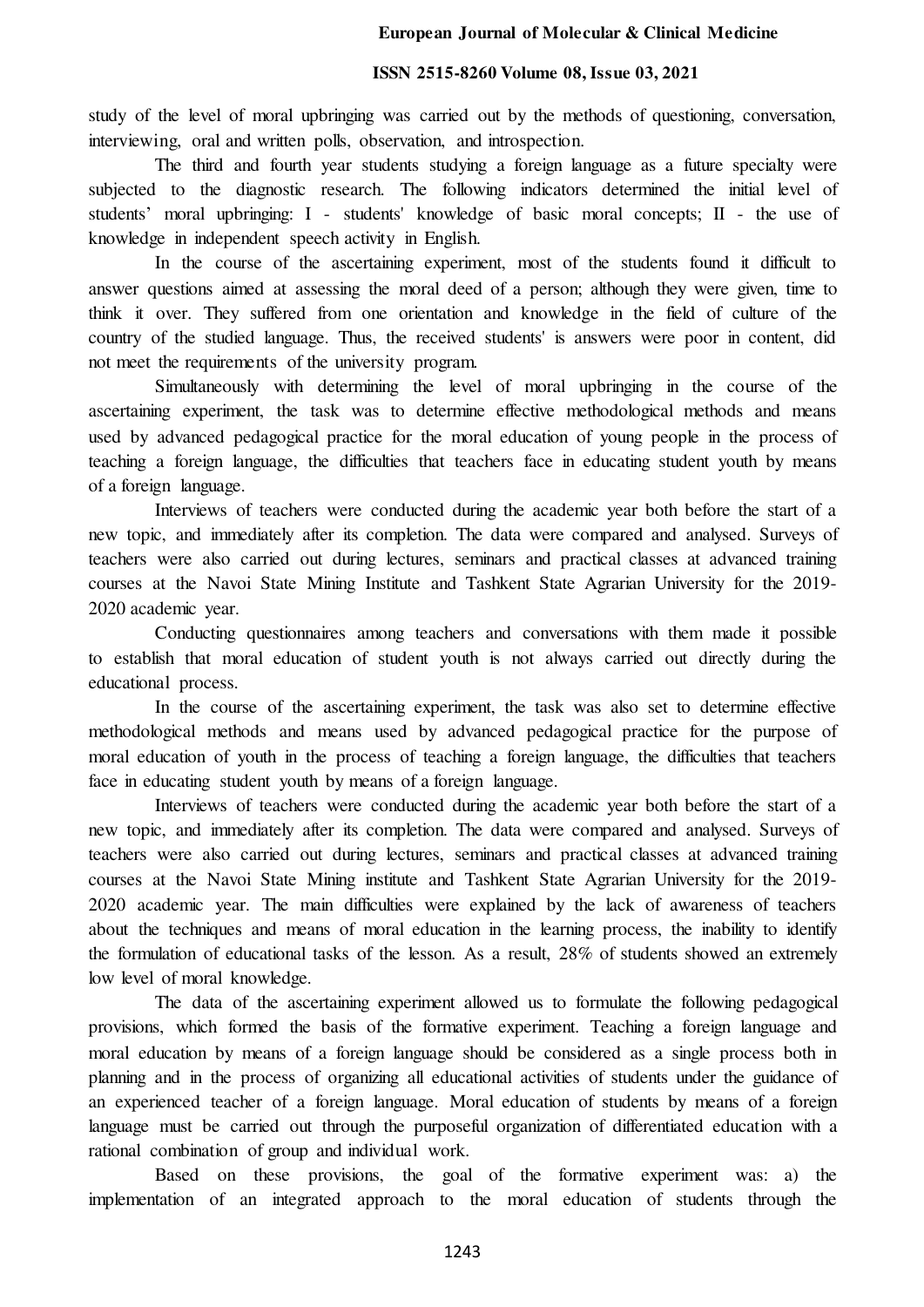#### **European Journal of Molecular & Clinical Medicine**

### **ISSN 2515-8260 Volume 08, Issue 03, 2021**

implementation of differentiated creative types of work; b) determination and testing of effective methods of pedagogical guidance of classroom work of senior students studying a foreign language as a specialty

The tasks of the formative experiment were to check the effectiveness of the developed types of collective, group and individual work on moral education by means of a foreign language. The study of their influence on the development of mental and speech activity and moral upbringing, cognitive for; in the development of skills that form the skills of creative work, the development of the content and methods of effective management of moral education in the learning process.

Based on the goal and objectives of the experiment, as well as taking into account the pedagogical requirements for the methodology of teaching a foreign language in the conditions of a pedagogical university, we have outlined three stages of the experiment. At the first stage of the experiment, unified thematic plans were drawn up, combining educational and educational tasks. Then, on their basis, current plans were drawn up, where differentiated tasks for students were indicated, based on the level of their mental and speech independence, the level of knowledge of a foreign language and literature, the development of the skill of independent work, and moral upbringing. The fulfilment of these tasks was accompanied by the use of scientifically grounded methods of educational work by the teacher.

Improvement of moral education of students was revealed by testing, questionnaire survey of foreign language teachers, students, as well as analysis of oral and written works. Tests and questionnaires were compiled based on educational material, books for reading in English, textbooks.

In order to organize moral education in the process of teaching a foreign language at a high level, taking into account age and individual characteristics, the possibilities of self-education, in the course of the experimental study, students were conditionally divided into four levels of moral education and knowledge of a foreign language.

The analysis of the results of the first stage of the experiment showed that 14.8% of 184 students showed knowledge at a high level of moral upbringing, making generalizing conclusions based on observation when performing tasks. The element of creativity in this group of students prevailed over the actions of reproduction, while they used various functions of the language. In the process of completing independent oral and written assignments, these students freely transferred ethical knowledge to foreign language.

Students of the average level of moral education (46.3%) coped most successfully with independent work of a reconstructive nature, but with elements of creativity. The rethinking of the educational material, the ability to literally reproduce the author's text of moral content, was replaced by an independent activity of a reproductive nature.

Students with a low level of moral upbringing (23.1%) were able to perform only reproductive independent work according to the model, characterized by reproduction, comprehension and memorization of educational material.

Students of the zero level of moral education (15.6%) were unable to complete tasks of moral content even at the reproductive level using samples, which was the result of unsatisfactory knowledge of ethical standards and poor command of a foreign language.

Conclusion: These data and the results of the analysis of the proposed moral situations by the students were the basis for the compilation of differentiated tasks for the second stage of the formative experiment. These tasks were compiled based on the identified personality characteristics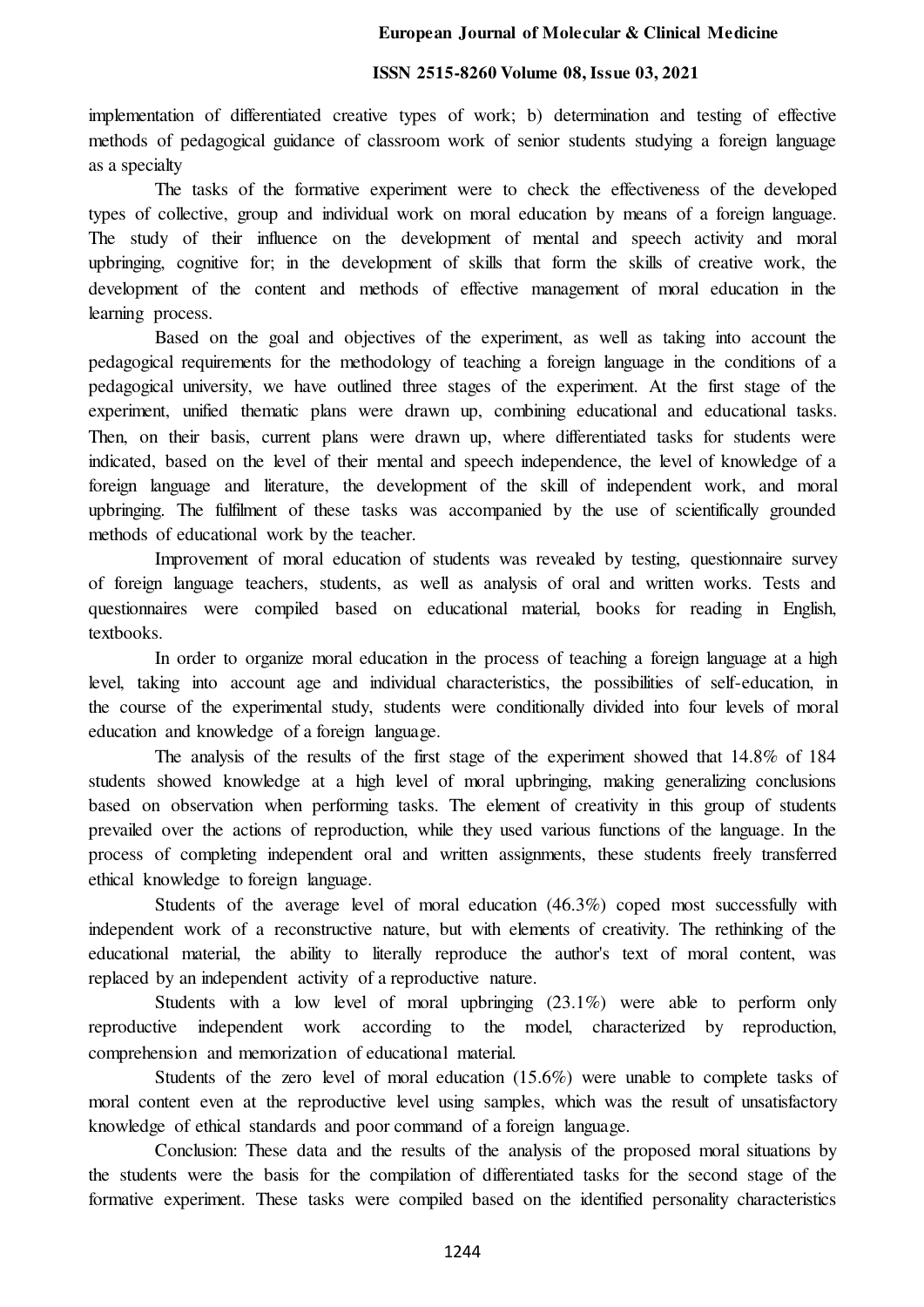#### **European Journal of Molecular & Clinical Medicine**

#### **ISSN 2515-8260 Volume 08, Issue 03, 2021**

of students at each of the four levels. Differentiated tasks of a copying, reproducing and creative nature were not a simple set of various forms of group and individual tasks, but their optimal system. In the course of the experiment, we tried to bring the content of moral knowledge into line with the constantly changing level of moral education, knowledge of a foreign language and literature, as well as interest in the subject.

The content and conditions for the application of these tasks are determined by the logic of the educational process in a pedagogical university.

The essence of the third, final, stage of the formative experiment was in the further development of students' moral upbringing because of knowledge, abilities and skills acquired at the I-II stages of the experiment. At this stage, the levels of moral education of students were determined according to the following criteria:

- 1 Breadth of moral knowledge, mastery of basic moral concepts on the topics covered;
- 2 The ability to use this knowledge in independent speech activity in a foreign language;
- 3 Students' activity when discussing moral issues in the lesson;
- 4 Creative approach to solving moral problems;
- 5- Independence of opinions on the issues discussed;
- 6 A responsible attitude to learning;
- 7 Social activity.

The control sections held at the end of the experiment showed that not all intermediatelevel students mastered the skills of independent work, knowledge and skills corresponding to a high level. Their level of moral education did not reach the programmed level. The reason was the low knowledge of a foreign language, insufficient development of the ability to solve educational problems and carry out self-education.

#### **References:**

1. Bazarova U.M. The Role of Spiritual and Moral Education of Students of Technical University in the Lessons of Foreign Languages. // Philadelphia, USA-2019.-614-616s.

2. Bazarova U.M. The state of the problem of moral and aesthetic education of students by means of a foreign language at the present stage // International scientific journal "Scientific Horizons" No. 1 / Moscow 2019

3. Hakimova Muhabbat "Integration Technologies In The Process Of Teaching and Upbringing." Archive of Scientific Research (2020).

4. Hakimova Muhabbat, Bazarova U.M., Mirzaeva M.N. Opportunities for Innovation Technologies in Higher

Education. International Journal on Integrated Education (IJIE) Indonesia, No. 12/2020,. 282 -285p. 5. Mirzaeva M.N. Formation of the concept and technology of intercultural competence among

students in universities. International scientific journal "Scientific Horizons" No.5 / 2018- P. 81-84p 6. Mirzaeva M.N. Technology forming professional competence of students of the technical university in the lessons of foreign languages // International scientific journal "Scientific Horizons" No. 8/2019 -27-31p.

7. Babansky Yu.K. Optimization of the learning process. - M.: Pedagogy, 1977.-256p.

8. Batyrova M.A. The training of a spiritual and moral specialist is a state task. - In collection: Personality-oriented education and upbringing. T.: UZIIIPI, 2006. -- 42-45 p.

9. Bordovskaya N.V., Peani A.A. Pedagogy: textbook for universities. -: Peter, 2000.-304s.